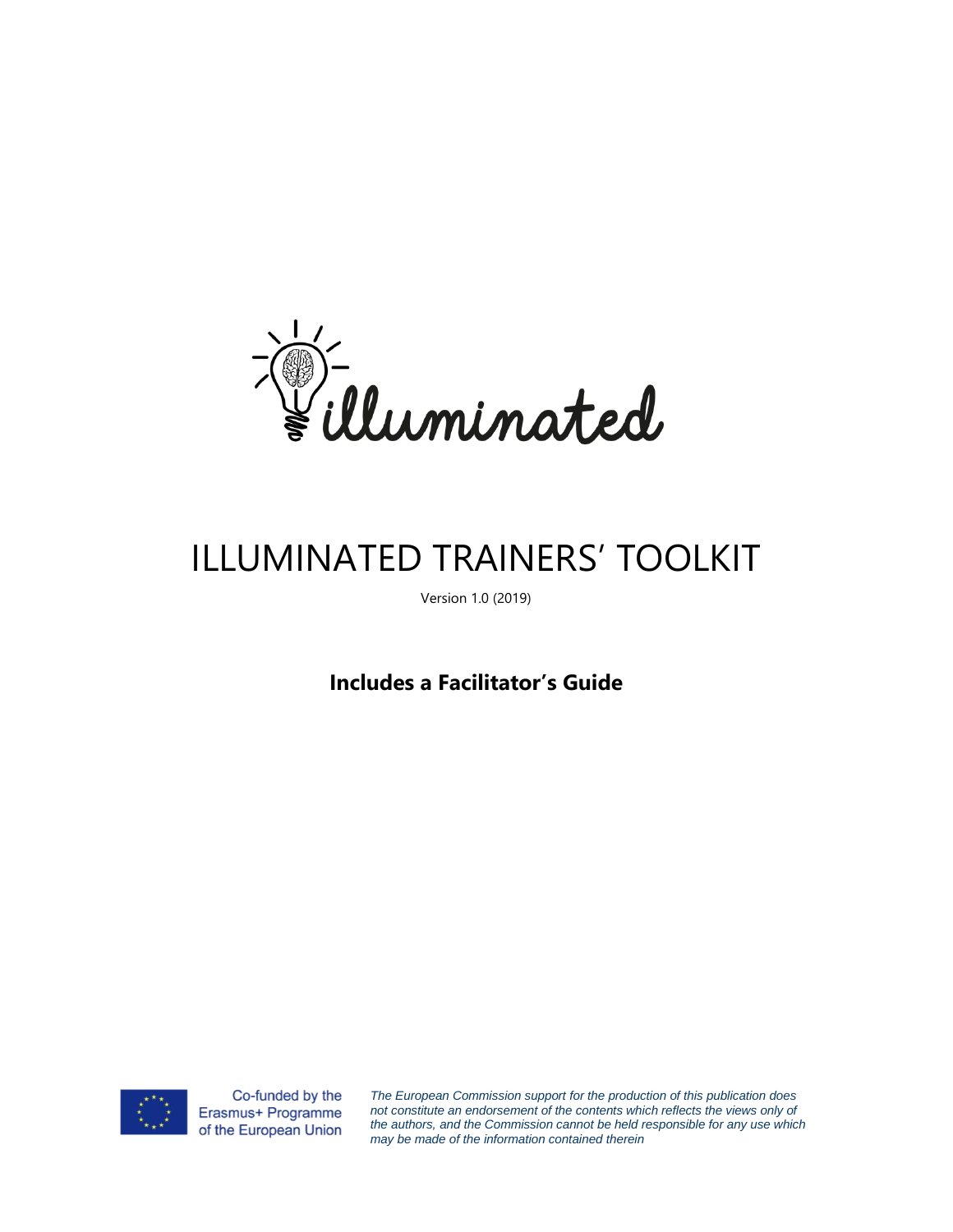=\\\frac{\mated}<br>\\frac{\mated}

#### **-** PROJECT ILLUMINATED EXECUTIVE SUMMARY **–**

Project illuminatED empowers teachers with cognitive neuroscience informed educational practices. The objective of the project is to raise the quality of teaching and learning in school education through focusing on the practical skill development of teachers through in-service training activities that are informed by cognitive neuroscience and strategies supported by empirical studies.

### THE CHALLENGE

A gap exists between teaching practice and cognitive neuroscience-supported teaching and learning practices [2, 3] despite the identification of "proven practices that promote learning for all students" and continued efforts by the scientific community to disseminate such knowledge [3]. A cause of this gap can be attributed to inadequate teacher training – "aspiring teachers are not being taught — in textbooks or in their coursework and training — the foundational knowledge about cognitive strategies that can help ensure children will learn" [2].

A study published in 2016 reviewing teacher training programs concluded that there was a "near total absence of emphasis on research-driven strategies in any of the reviewed textbooks" and equally concerning was the finding that "many of the topics featured prominently have little research support or have been found to have little effect" [2]. This finding highlights a potential obstacle to the statement by the Council of the European Union that "initial teacher education should provide prospective teachers with the core competences required to deliver high quality teaching" [5]. Yet teachers have expressed their desire to have interventions based on neuroscience in their teaching toolkits [4] and, recently, the value of short modules for improving the understanding of teachers' knowledge about the brain and learning has been demonstrated [5].

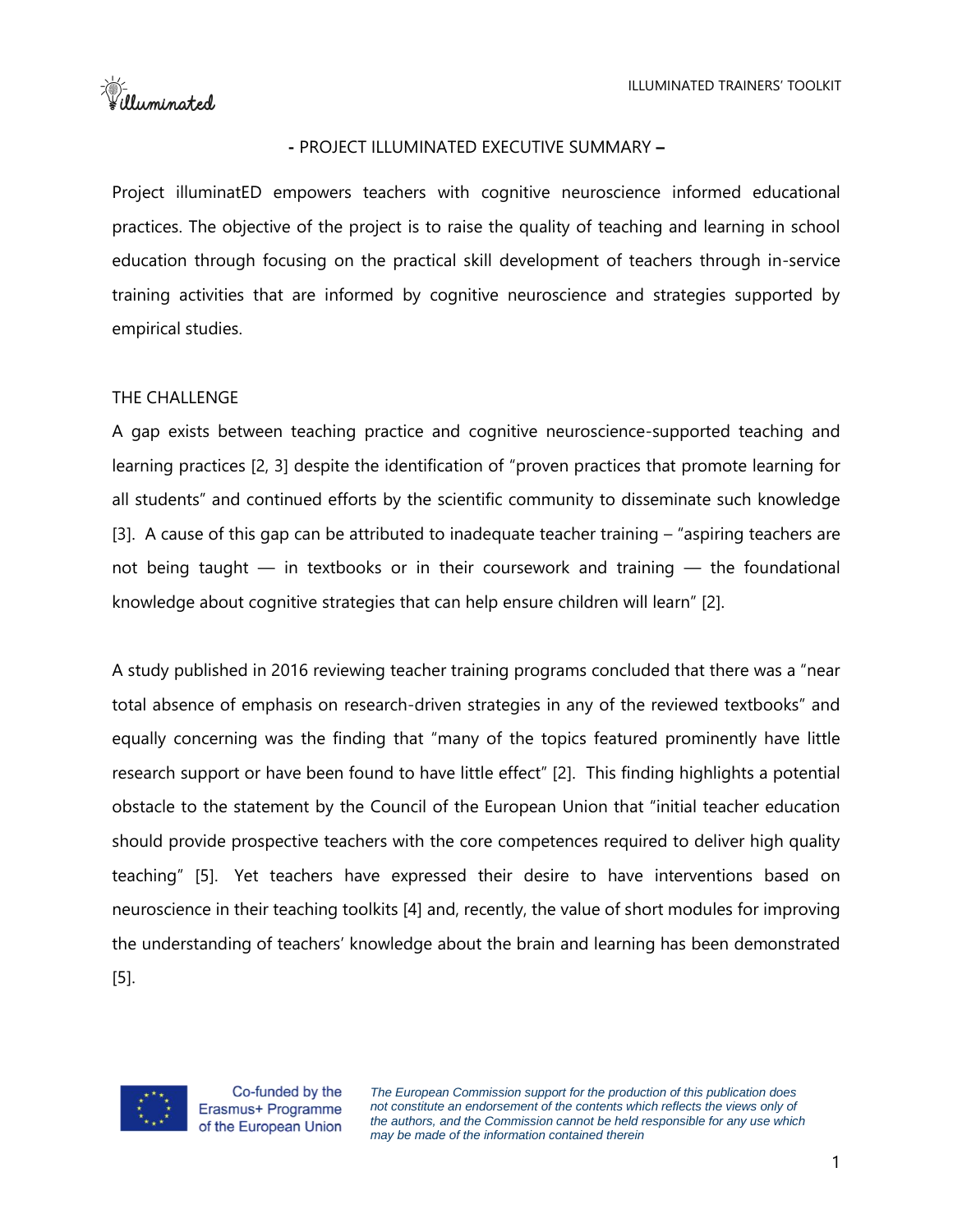telluminated

## THE APPROACH

Project illuminatED narrows the above mentioned gap by delivering training activities for educators that will empower them with knowledge, informed by cognitive neuroscience, on how durable knowledge is constructed so that they can better design learning, evaluate various teaching approaches, and guide students towards the selection of effective study strategies.

The project outputs are directed toward school teachers and trainers who will benefit with access to Continuing Professional Development with regard to innovative teaching methods and access to a MOOC and workshops by Educational Trainers to reinforce what they have learned.

### The key outputs are:

### 1) illuminatED Teaching Trainers' Toolkit

A toolkit for educational trainers comprised of two continuing professional development workshops resulting from the transnational collaboration between experts in the fields of education technology, teacher development and cognitive neuroscience.

### 2) illuminatED Teaching MOOC

A MOOC, based on the workshop content, that serves to reach teaches across Europe and to ensure the content remains accessible beyond the life of the project through its open-access videos.

In sum, Project illuminatED includes the direct delivery of training to in-service and pre-service teachers through pilot workshops and a MOOC; and facilitates the continued delivery of indirect teacher training by educational trainers by providing trainers with Open Educational Resources that can be reused without restrictions. Finally, the project includes an event, The illuminatED Teaching Symposium, that brings together teachers, educational trainers and experts in the fields

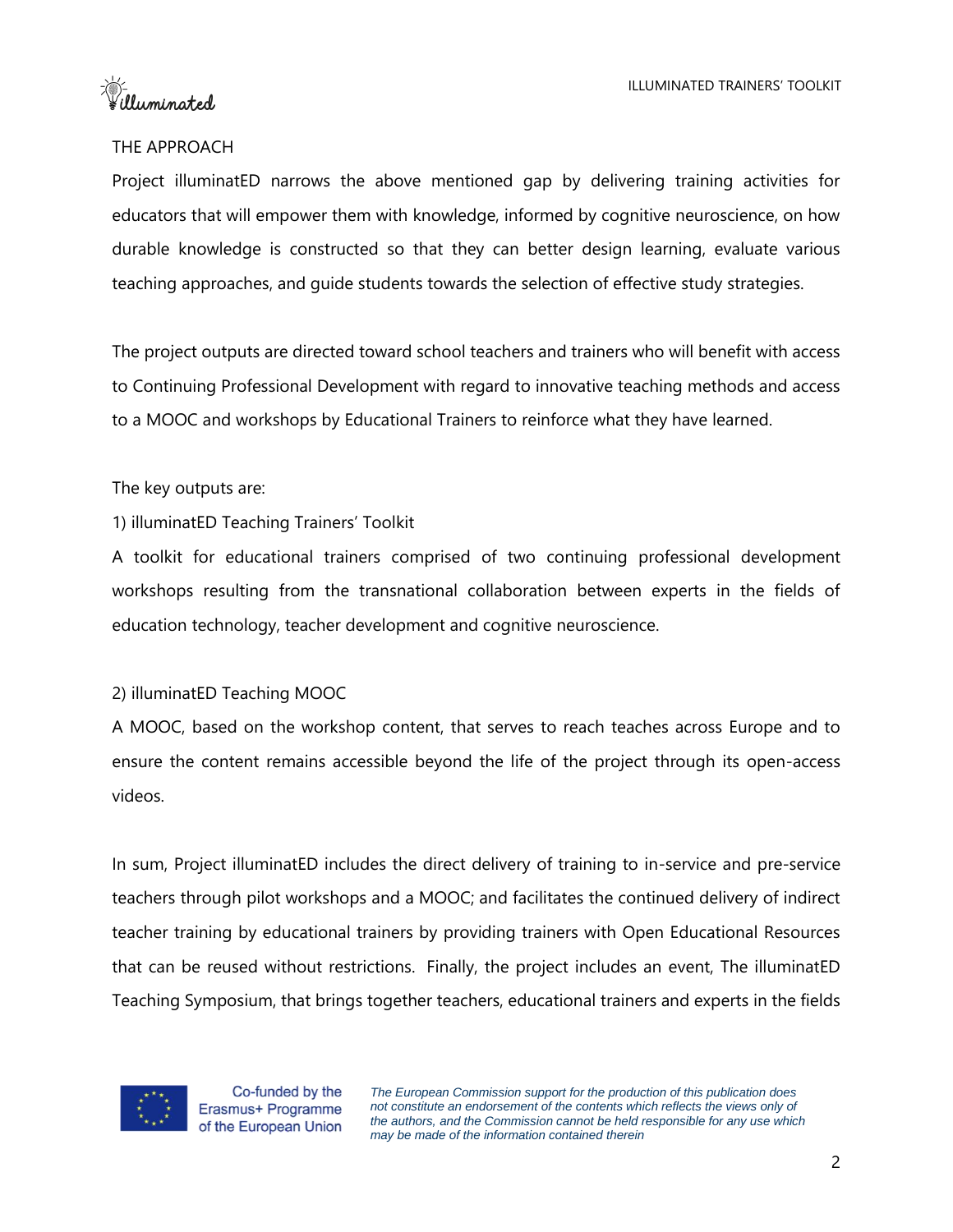A-<br>Willuminated

of research featured in the project to help establish long-term collaborative relationships (May

2020).

[1] Council conclusions on effective teacher education (2014):

[http://www.consilium.europa.eu/uedocs/cms\\_data/docs/pressdata/en/educ/14269](http://www.consilium.europa.eu/uedocs/cms_data/docs/pressdata/en/educ/14269) 0.pdf

[2] Pomerance et al. (2016). Learning about learning: What every new teacher needs to know. Washington, DC: The National Council of Teacher Quality.

[3] Roediger et al. (2012). Inexpensive techniques to improve education: Applying cognitive psychology to enhance educational practice. Journal of Applied Research in Memory and Cognition

[4] Simmonds, A. (2014). How neuroscience is affecting education: Report of teacher and parent surveys. Wellcome Trust.

[5] Dekker, S., & Jolles, J. (2015). Teaching about "brain and learning" in high school biology classes: Effects on teachers' knowledge and students' theory of intelligence. Frontiers in psychology.

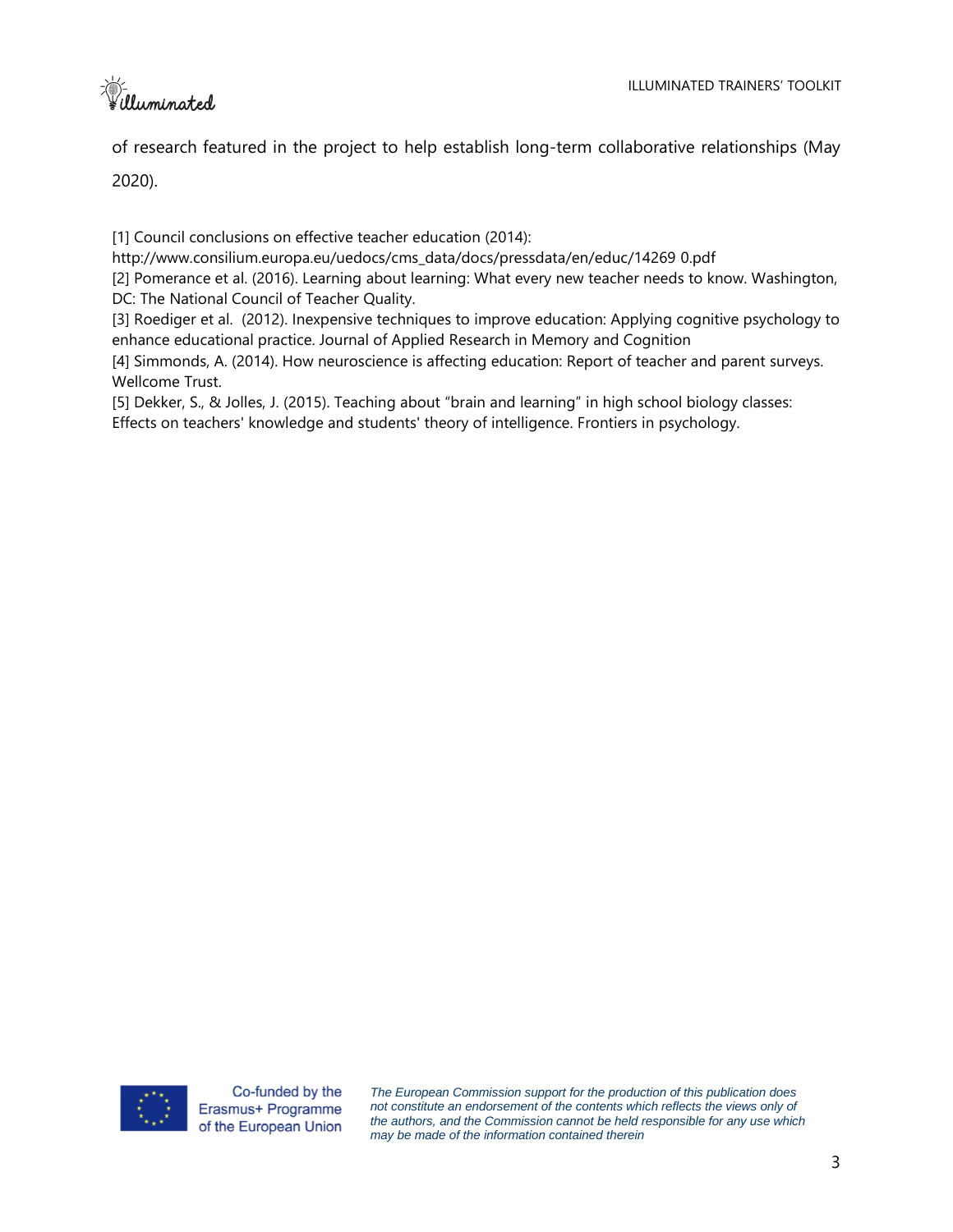E-<br>Filluminated

# ILLUMINATED TRAINERS' TOOLKIT

# - **INTRODUCTION** -

### *IlluminatED: illuminating effective teaching strategies with the science of learning.*

Project IlluminatED (PROJ: 2017-1-ES01-KA201-038220) is a project funded by the ERASMUS+ Programme that strives to empower **school education teachers** with cognitive neuroscience informed practices in an effort to facilitate more **durable student learning**. A key output of the project is **continuing professional development workshops** for school educators that **introduce educators to the Science of Learning** and provides them with tips on how to align their teaching practices with the science on how student learning happens.

The project brings together experts in education technology, teacher development and cognitive neuroscience and runs from December 2017 to June 2020. The IlluminatED partnership is led by Universitat Pompeu Fabra and comprises 6 institutions: Universitat Pompeu Fabra, Barcelona (Spain); CICERO Learning (www.cicero.fi), University of Helsinki (Finland); Metropolia University of Applied Sciences (Finland); University of Western Macedonia (Greece); and Advancis Business Services and Boon (Portugal).

IlluminatED key objectives are:

- to support the improvement in quality of teaching and learning in school education,
- to foster collaboration among teachers,
- to facilitate the use of pedagogy matching technology,
- to contribute to the formation of professional expertise in teaching and learning.

More about IlluminatED can be found on the official website and Facebook page:

- http://www.illuminatedproject.eu/
- https://www.facebook.com/illuminatedproject/

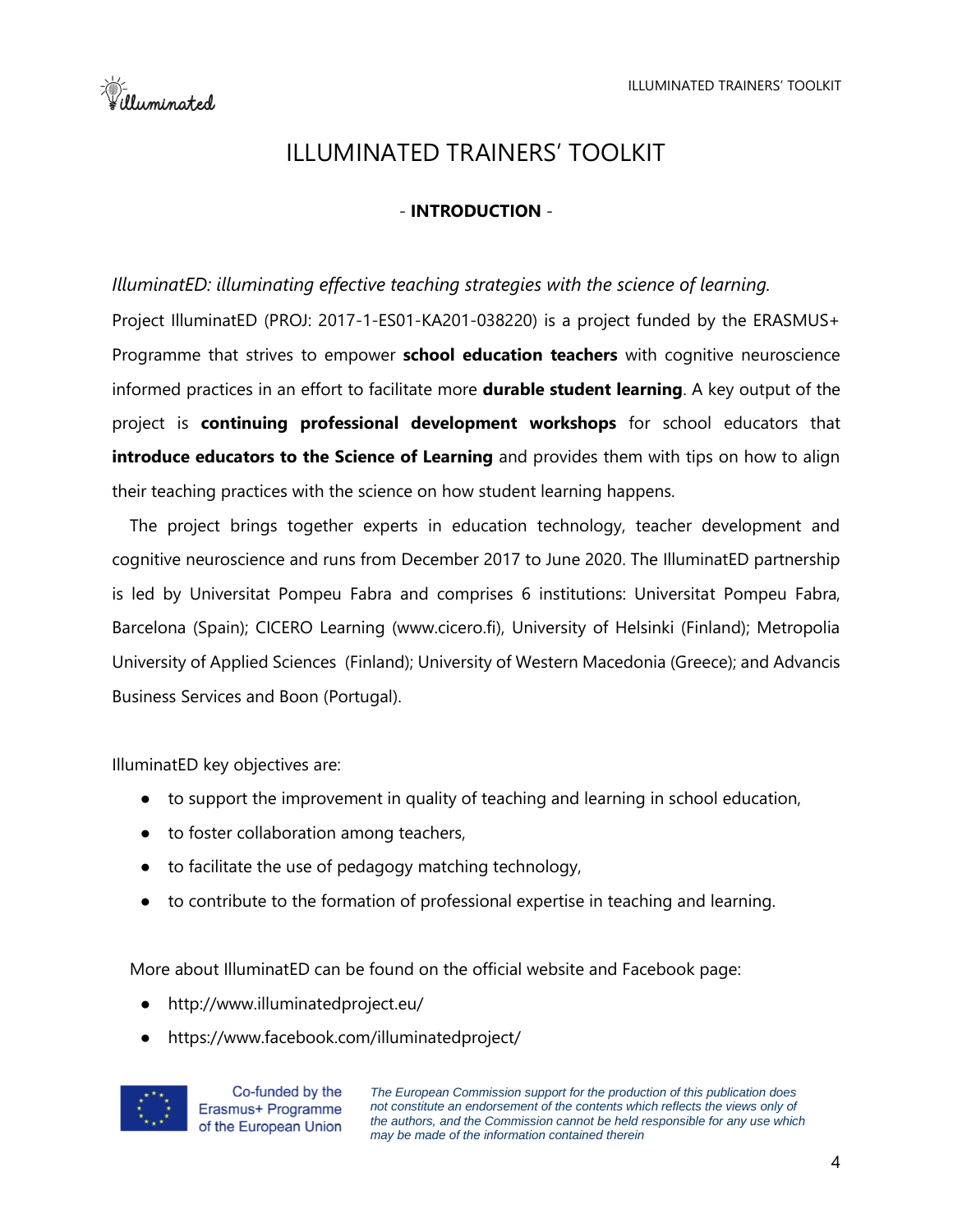-```<br>````illuminated

# **What is the IlluminatED Trainers' Toolkit? (Who is it for?)**

The IlluminatED Trainers' Toolkit is a resource kit **for anyone wanting to deliver the IlluminatED workshops to school education teachers**. Whether you are an educational trainer, school teacher, or researcher, the toolkit has been built to support your delivery of the workshops. The content is geared toward secondary school teachers but is also useful for primary school teachers, and educators at vocational, higher education, and professional institutions. The main sections of the toolkit are:

- Two continuing professional development workshops for school education teachers
	- **Workshop A**: *A Science of Learning Primer for Educators – The cognitive processes underlying student learning*
	- **Workshop B**: *Designing Learning with the Science of Learning – Cognitive principles applied to the design of learning*'
- A Facilitator's Guide:
	- 1. **Slides**: Google Slides and PowerPoint files for the workshops.
	- 2. **Student activity sheets**: paper-based worksheets for workshop participants
	- 3. **Script**: An example script to guide explanation of the slides
	- 4. **Activity materials**: Spaced learning activity materials, group activity sheets
	- 5. **Questionnaires**: pre- and post- knowledge measures and workshop quality evaluations
	- 6. **Poster/abstract**: promotional materials for the workshops
	- 7. **Attendance sheets & Certificates**: templates for attendance and completion certificates
	- 8. **Venue requirements**: Letter to venue for required equipment and ideal room and seating arrangements
	- 9. **Resources**: articles, references related to the toolkit content

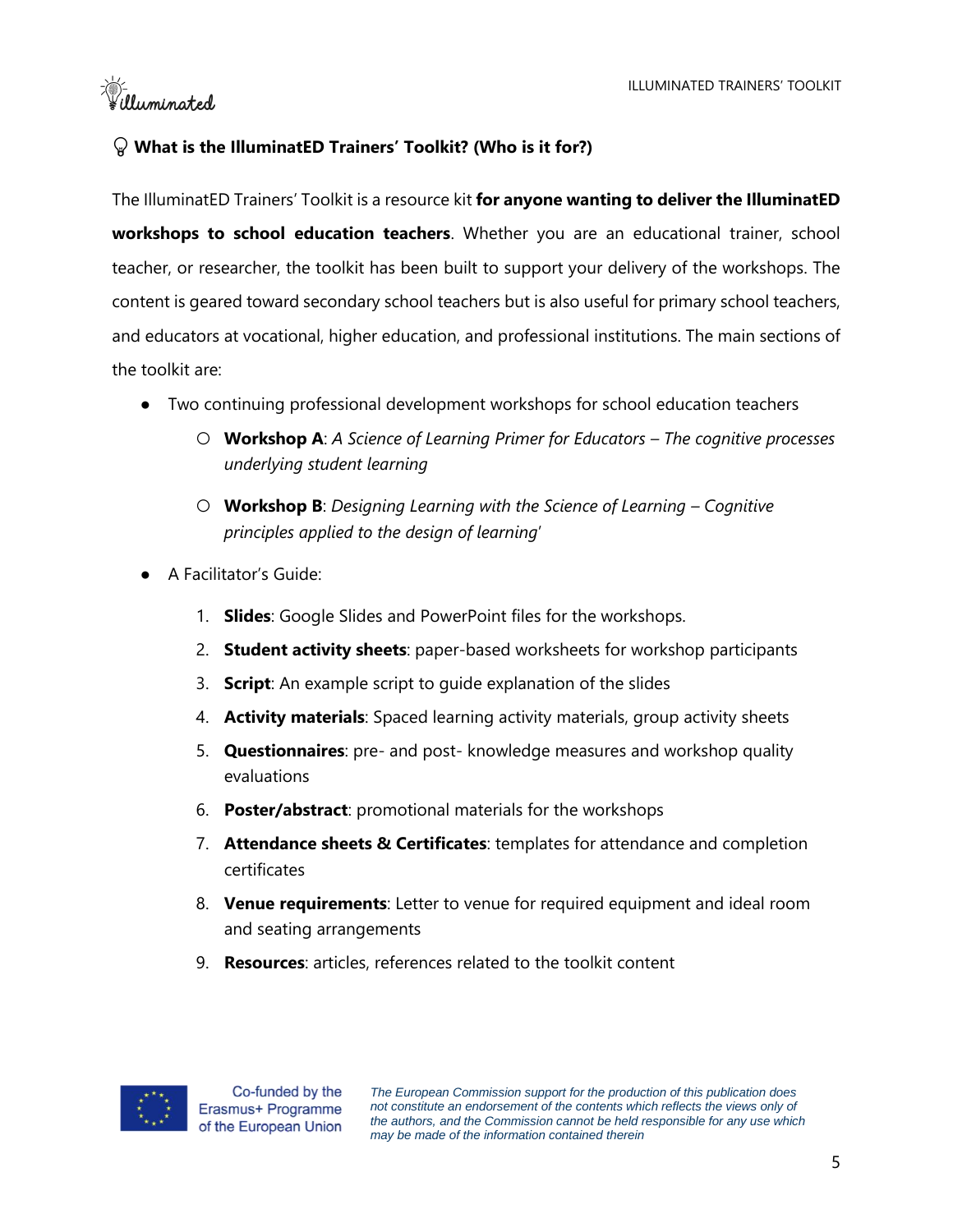ter :<br>Wuminated

# **How was the IlluminatED Trainers' Toolkit developed?**

The initial workshop content is based on multi-disciplinary research in cognitive neuroscience and was evaluated by domain experts to ensure its quality. The content of the workshops was tested and validated in teacher pilot workshops that were delivered in Finland, Portugal, Spain, Greece, and Egypt. Nine sets of pilots were held with over 400 participants from the start of 2018 to the middle of 2019. The holding of pilots allowed the project team to collect direct and continuous feedback from experts (cognitive neuroscience: Cicero Learning, University of Helsinki; and for teacher development Universitat Pompeu Fabra, Barcelona and the Faculty of Educational Sciences, University of Helsinki); and from both in-service and pre-service educators.

Key contributors to the IlluminatED Trainer's Toolkit are:

- Marc Beardsley, Universitat Pompeu Fabra, Barcelona: Content creation, Learning design, Pilot lead (Spain)
- Mari Tervaniemi, CICERO Learning, University of Helsinki: Content validation, Pilot lead (Finland)
- Tanja Linnavalli, CICERO Learning, University of Helsinki:: Content validation, Pilot lead, Translations (Finland)
- Davinia Hernández-Leo, Universitat Pompeu Fabra, Barcelona: Pilot lead, Translations (Spain)
- Judit Martìnez Moreno, Universitat Pompeu Fabra, Barcelona: Pilot lead, Translations (Spain)
- Ana Barroca, Advancis: Pilot lead, translations (Portugal)
- Ana Silveira, Advancis: Pilot lead, translations (Portugal)
- Dr Tharrenos Bratitsis, University of Western Macedonia: Pilot lead, Translations (Greece)



Co-funded by the Erasmus+ Programme of the European Union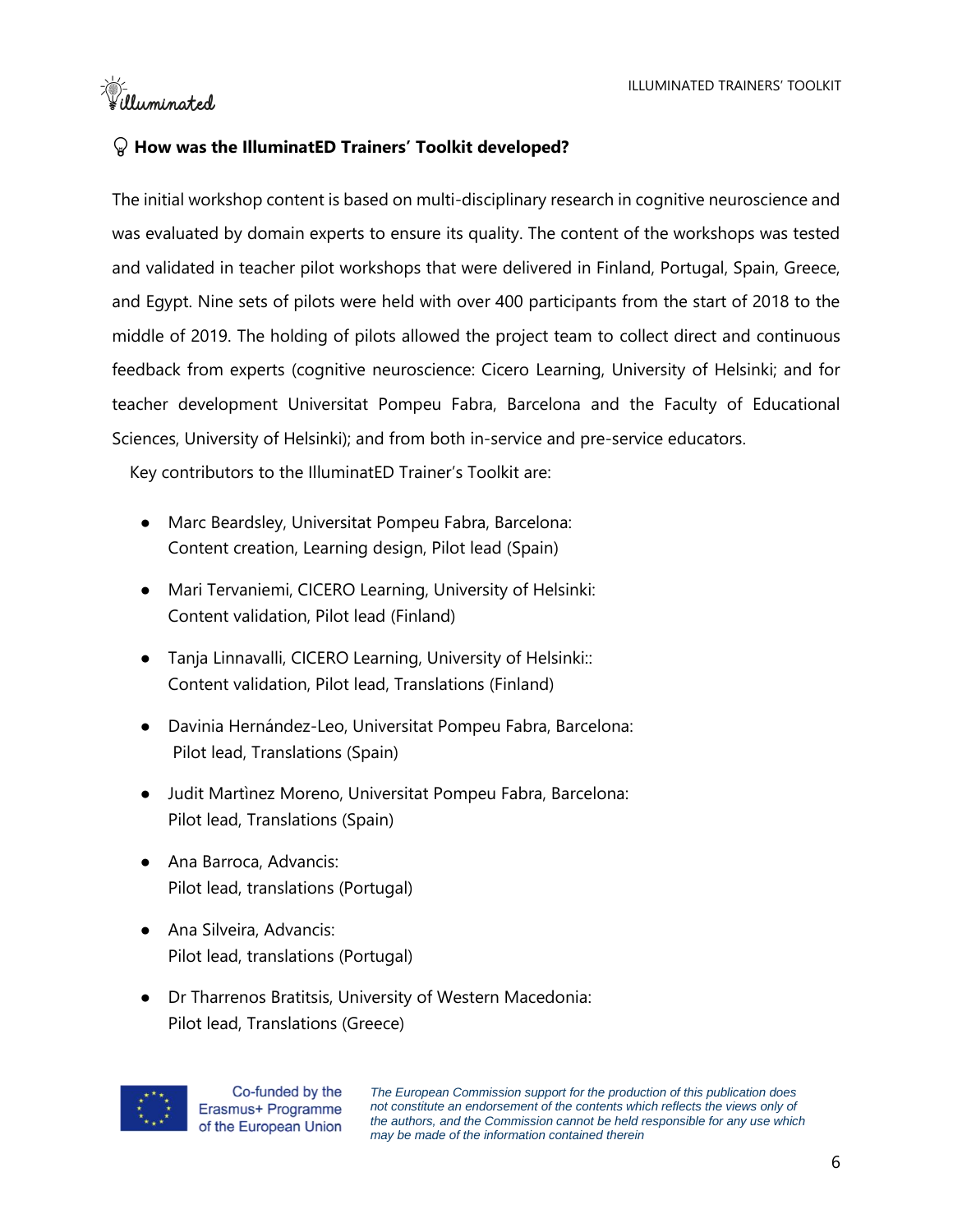=\\frac{\frac{\frac{\frac{\frac{\frac{\frac{\frac{\frac{\frac{\frac{\frac{\frac{\frac{\frac{\frac{\frac{\frac{\frac{\frac{\frac{\frac{\frac{\frac{\frac{\frac{\frac{\frac{\frac{\frac{\frac{\frac{\frac{\frac{\frac{\frac{\fra

Michalis Ioannou, University of Western Macedonia: Pilot lead, Translations (Greece)

### **Why become an IlluminatED Trainer?**

We cherish educators. We believe they work very hard to do what's best for students. However, there are some gaps in teacher training that makes their jobs more difficult. One of these gaps is related to the Science of Learning. Despite a growing consensus in the scientific community on how learning happens and the biology that underlies learning, this knowledge is not being conveyed to educators. As a result, many educators, despite their best efforts and intentions, make use of outdated teaching practices that can undermine durable learning and result in students adopting ineffective learning habits – the opposite of what educators are striving for.

We want to enable teachers to design learning that aligns with the cognitive processes that underlie durable learning and help teachers identify the practices that are misaligned with such processes – because misaligned practices can often result in frustrated students who struggle to pay attention, understand, remember, recall, and transfer the taught material. Through the workshops, teachers will better understand the importance of determining and connecting to prior knowledge, managing the attention of students, considering the bottlenecks in working memory such as the amount of information that can be held at one time and the duration such information can be held, and facilitating the transfer from working memory to long-term memory through spaced repetition and retrieval activities.

We want to support teacher understanding of the fundamental processes that underlie learning so that teachers can better evaluate their own practices and more objectively determine which innovative pedagogy and approaches best meet the learning needs of 21st century students. We hope that you also share our desire to support educators.

The toolkit is designed to enable you to implement the 2 workshops developed during the IlluminatEd Project on the topics of '*A Science of Learning Primer for Educators – The cognitive* 



Co-funded by the Erasmus+ Programme of the European Union